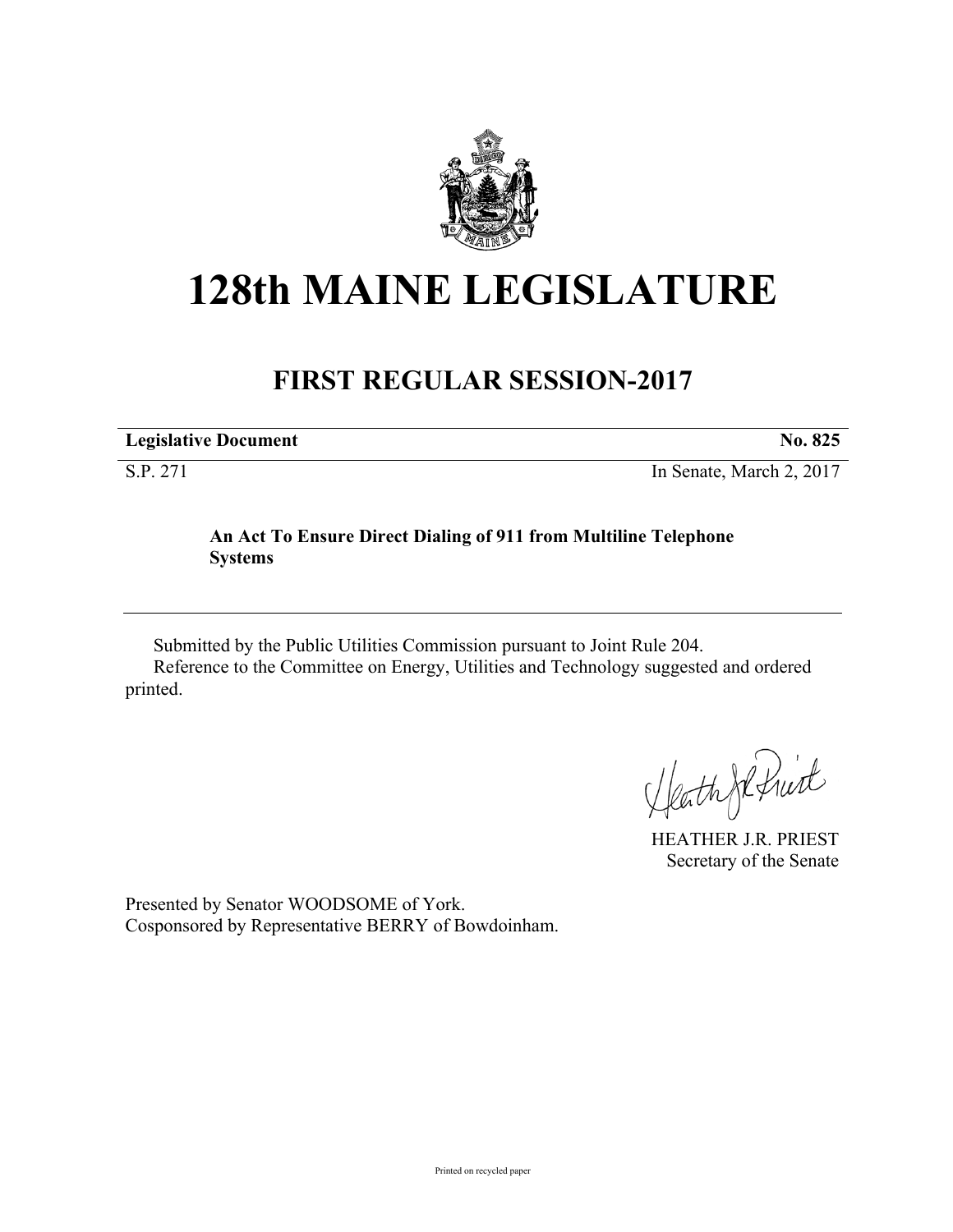**Be it enacted by the People of the State of Maine as follows:**

 **Sec. 1. 25 MRSA §2934, sub-§1,** as enacted by PL 2003, c. 478, §1, is amended to read:

 **1. Requirements.** The bureau may by rule establish requirements for locating emergency calls, and initiating emergency responses to such calls, made from within multiline telephone systems, including network-based or premises-based systems and voice over Internet protocol systems, whether owned or leased by a public or private entity, such as private branch exchanges or Centrex systems. Rules adopted pursuant to this section:

- A. May not require any local unit of government to expand or modify its activities so as to necessitate additional expenditures from local revenues;
- B. Apply only to multiline telephone systems installed, introduced, established or replaced after the effective date of the rules;
- C. Must provide for appropriate standards, exemptions and waivers that balance the benefits of improved methods of locating emergency calls, and initiating emergency responses to such calls, made from within multiline telephone systems and the cost of achieving those improvements. The rules must allow, in appropriate circumstances, for methods that do not utilize automatic location identification and automatic number identification standards used in processing enhanced 9-1-1 calls; and
- D. May establish appropriate technical, procedural or any other standards relating to multiline telephone systems, telecommunications carrier interconnectivity, databases, dialing instructions, signaling or other matters necessary or appropriate to carry out the purposes of this section.
- **Sec. 2. 25 MRSA §2934-A** is enacted to read:
- **§2934-A. Emergency calling from multiline telephone systems**

 **1. Direct dialing of 911.** A public or private entity that installs or operates a multiline telephone system shall ensure that the system is connected to the public switched telephone network in such a way that when an individual using the system dials 29 911, the call connects to the public safety answering point without requiring the user to first dial any other number or set of numbers. This subsection does not apply to any local unit of government if complying would necessitate additional expenditures from local revenues.

 **2. Compliance period.** A public or private entity shall comply with subsection 1 within one year after the effective date of this section or, if the public or private entity does not have a multiline telephone system capable of complying with subsection 1, by the date that the multiline telephone system is next upgraded to a system capable of complying with subsection 1.